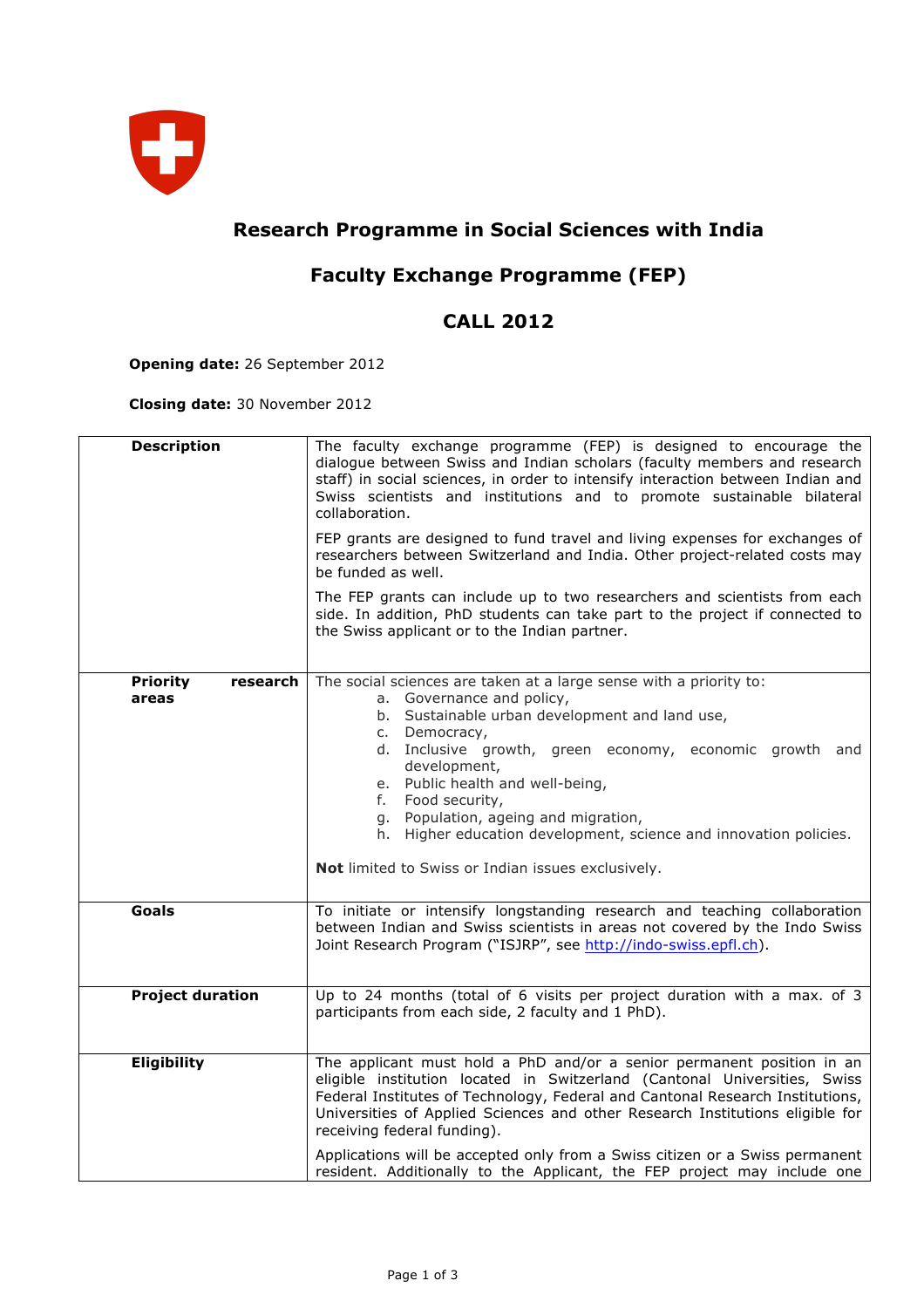|                                       | additional researcher and one PhD student or postdoctoral scientist on the<br>Swiss and the Indian sides. The total number of participants on each side<br>should not exceed three.                                                                                                                                                                     |
|---------------------------------------|---------------------------------------------------------------------------------------------------------------------------------------------------------------------------------------------------------------------------------------------------------------------------------------------------------------------------------------------------------|
|                                       | Each applicant can submit maximum one application.                                                                                                                                                                                                                                                                                                      |
|                                       | The Swiss applicant and the Indian partner must prepare the<br>application jointly.                                                                                                                                                                                                                                                                     |
| <b>Funding</b>                        | Only Swiss funds are presently guaranteed, Indian partners are therefore<br>strongly encouraged to find complementary funding on their side (see<br>under "Evaluation and Selection" below).                                                                                                                                                            |
| <b>Grant information</b>              | Travel and subsistence costs for Swiss researchers/PhD students going to<br>India and living costs for Indian researchers/PhD students in Switzerland can<br>be requested for a maximum of 6 visits from each side spread over the<br>project duration of 2 years . Other project-related costs such as field survey<br>costs may be requested as well. |
|                                       | <b>Number and duration of the visits:</b>                                                                                                                                                                                                                                                                                                               |
|                                       | Visits of up to 2 months max. for senior scientists and visits of up to<br>6 months max. for young scientists (PhD, post doctoral students) will<br>be supported.                                                                                                                                                                                       |
|                                       | The visits should be reciprocal and balanced in number and duration<br>$\bullet$ .<br>between India and Switzerland.                                                                                                                                                                                                                                    |
|                                       | For more detailed information (travel expenses covered, daily allowance,<br>etc.), please consult the Application form.                                                                                                                                                                                                                                 |
|                                       |                                                                                                                                                                                                                                                                                                                                                         |
| <b>Submission</b>                     | Applications must be prepared jointly by the Swiss applicant and the Indian<br>partner and must be submitted by the applicant in Switzerland.                                                                                                                                                                                                           |
|                                       | The applicant sends the original of the completed joint application form,<br>along with an electronic version, to the Swiss program office at the<br>University of Lausanne:                                                                                                                                                                            |
|                                       | Ms. Antoinette Charon Wauters<br>Head of International Relations<br>University of Lausanne<br>Le Château<br>CH-1015 Lausanne<br>Switzerland<br>Email: Antoinette.CharonWauters@unil.ch                                                                                                                                                                  |
|                                       |                                                                                                                                                                                                                                                                                                                                                         |
| <b>Application deadline</b>           | Completed applications must be submitted not later than 30 November                                                                                                                                                                                                                                                                                     |
|                                       | 2012. Late and incomplete applications will not be accepted.                                                                                                                                                                                                                                                                                            |
|                                       | It is intended to announce the results of this call in December 2012.                                                                                                                                                                                                                                                                                   |
| <b>Evaluation</b><br>and<br>selection | Joint applications will be evaluated by a panel of experts proposed by the<br>Advisory Committee members.                                                                                                                                                                                                                                               |
|                                       | <b>Evaluation criteria:</b> (not listed in the order of priority)                                                                                                                                                                                                                                                                                       |
|                                       | 1. Funding reciprocity: projects with matching funds will be<br>preferred<br>2. Scientific merit of the proposed activities and of the anticipated<br>outcomes<br>3. Benefits of the proposed activities for the establishment of<br>sustainable research partnerships and institutional links between                                                  |
|                                       | Swiss and Indian institutions                                                                                                                                                                                                                                                                                                                           |